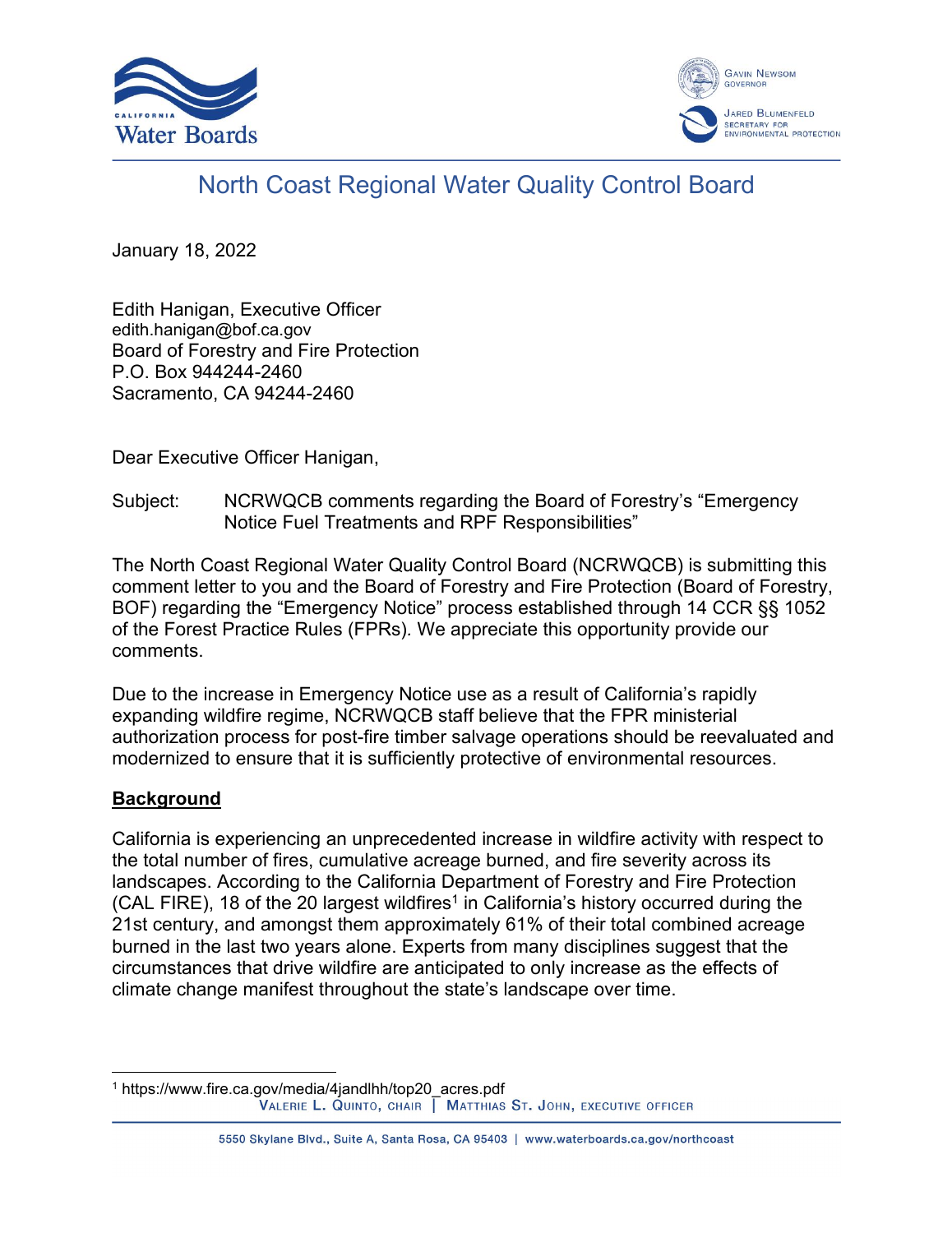In response, California has been taking aggressive measures to adapt to this new climate paradigm to protect communities and natural resources. These measures include actions such as: Governors' Executive Orders to increase the pace-and-scale of fuels management, creation of the Governor's Forest Management Task Force and its associated Wildfire and Forest Resilience Action Plan, establishment of joint stewardship agreements with federal partners to treat up to one million acres per year beginning in 2025, major expansions of funding investments, creation of new streamlined regulatory processes, and initiatives to "Cut Green Tape" to support the protection and restoration of natural resources.

Out of these efforts has come a new wave of streamlined regulatory programs designed to expedite wildfire prevention and remediation work on the ground, including the Board of Forestry's California Vegetation Treatment Program (CalVTP) and the CalOES Private Property Debris Removal (PPDR) Program. Several more regulatory programs are also under development, such as the State Water Resources Control Board's Utility Wildfire Mitigation General Order and the Restoration General Order.

The potential tradeoff of streamlining regulatory programs to facilitate accelerated paceand-scale of fuels management and related activities can be increased environmental risk due to decreased regulatory oversight. However, each of these new programs includes significant planning, identification of environmental protection standards, and agency collaboration before they are approved to avoid foreseeable and preventable impacts to resources.

"Non-discretionary" or "ministerial" regulatory authorizations, like the Forest Practice Rules Emergency Notice process established through 14 CCR §§ 1052, provide very limited regulatory oversight and have the potential to result in significant environmental impacts, as compared to "discretionary" authorizations, like those found in the normal timber harvest planning process. Existing laws and regulations that govern resource protection and extraction should be evaluated to determine whether  $20<sup>th</sup>$  century environmental regulations are still appropriate in a 21<sup>st</sup> century environment.

### **Normal Timber Harvest Planning and Review Process**

Under normal circumstances (i.e., not following a wildfire) timber harvesting of green trees involves comprehensive oversight, through multi-faceted "discretionary" regulatory process, by California's state regulatory agencies, including CAL FIRE, the California Department of Fish and Wildlife, the California Geological Survey, and the Regional Water Quality Control Boards.

This multi-disciplinary review team process provides the necessary opportunities for the regulatory agencies to evaluate a proposed timber harvest plan, conduct inspections, make recommendations, and allow public engagement, in order to limit potential effects on the environment. This process includes clear articulation of all the environmental protection standards that are required, including individual agency permits as well as conformance with the California Environmental Quality Act (CEQA), and clearly defined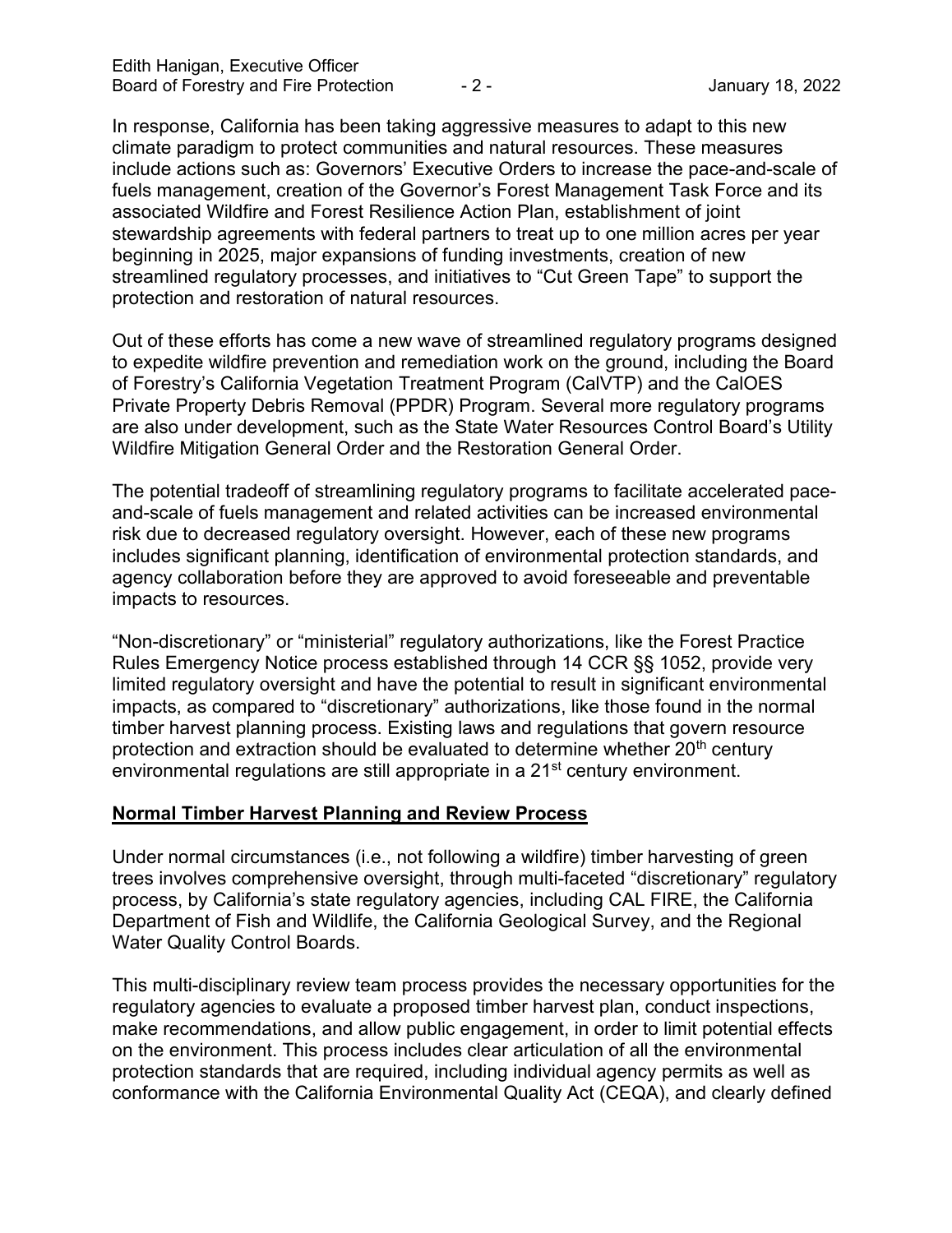guidance with respect to which Forest Practice Rules (FPRs) apply. As discussed below, this differs significantly from the rules for Exemptions and Emergency Notices, which simply state that all "operational provisions" of the FPRs apply but does not define the term.

Additionally, typical timber harvest planning occurs in an environmental setting where silvicultural prescriptions are evaluated to determine whether proposed timber harvesting may pose a risk to aquatic or terrestrial resources, forest infrastructure such as roads, trails and watercourse crossings are closely reviewed and held to strict standards for improvement or design, and existing landscape features such as unstable landforms and landslides can be avoided. These activities occur in a setting that includes clearly defined rules for riparian buffer zones and tree retention standards, as well as ground cover to act as filter strips to minimize sediment discharges to watercourses.

There is a stark contrast between the timber harvest planning and approval process and the condition of the environmental setting and minimal regulatory oversight inherent in Emergency Notices. These differences warrant assessment of the appropriateness of this ministerial permitting approach given the contemporary increase in wildfire activity.

#### **Emergency Notice Authorizations**

Post-fire timber salvage projects implemented pursuant to the rules for Emergency Notices (EMs) under 14 CCR §1052, receive ministerial review and acceptance by CAL FIRE. A Registered Professional Forester simply submits a Notice of Emergency Timber Operations to CAL FIRE which serves as notification of the landowner's intention to conduct the activities, with as little as 5 days advanced notice. CAL FIRE simply determines whether the Notice is complete, at which time it is accepted for filing and operations may commence. Public and review team agency review of the proposed EM project, pre-harvest inspections, agency recommendations, and public engagement, are not required in order to conduct a post-fire salvage project.

In the North Coast Region, EMs are automatically covered under Order No. R1-2014- 0011, Categorical Waiver of Waste Discharge Requirements for Discharges Related to Timber Harvest Activities on Non-Federal Lands in the North Coast Region (Categorical Waiver), once CAL FIRE has accepted the Notice for the project. The NCRWQCB's Categorical Waiver was adopted at a time when EM were less prevalent, and as such, was approved to function as additional ministerial permit coverage that relied largely upon the CAL FIRE process.

Section I of the Categorical Waiver includes General Conditions that apply to all enrolled projects, including the following:

1. The landowner shall comply with all applicable requirements, waste discharge prohibitions specified in the Basin Plan, and policies adopted by the State Water Board.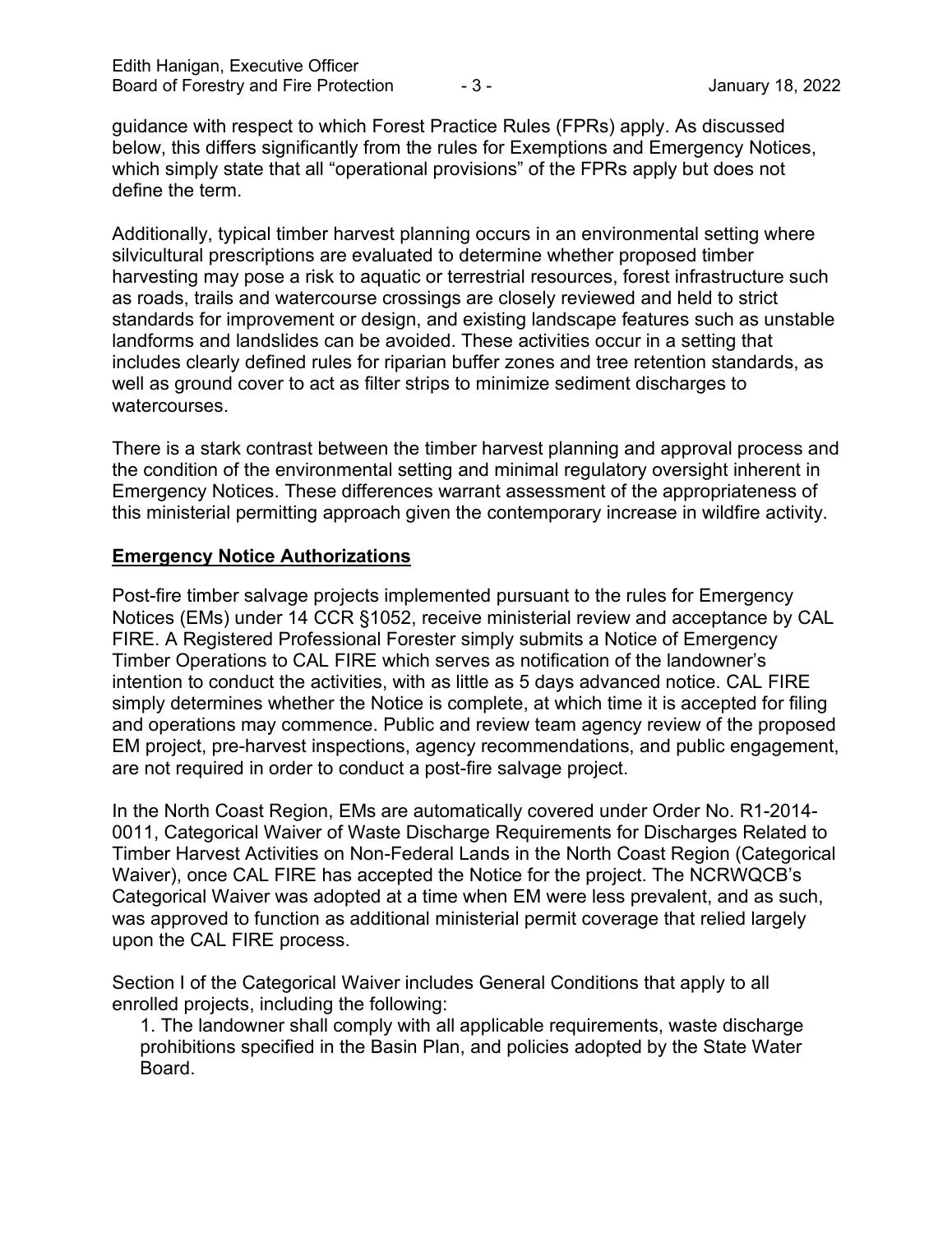2. The landowner shall conduct timber harvest activities and erosion control maintenance in compliance with the FPRs. In addition, FPRs and THP conditions (including but not limited to, FPR sections 896, 898, 914 (934),916 (936),923 (943) and mitigation measures identified and required by CAE FIRE that are intended to protect the beneficial uses of water shall constitute enforceable conditions under this Order.

In contrast to a normal timber harvest plan, post-fire timber salvage operations can occur with very minimal regulatory oversight, in an extremely expedited manner, while on-the-ground conditions are at their most vulnerable.

### **2019 Emergency Notice Monitoring Report**

In 2019, CAL FIRE and the Board of Forestry developed the first annual report to the legislature, as required by PRC §4589, titled *Emergency Notice of Timber Operations Monitoring and Report on Exemption Usage* (2019 Monitoring Report). The 2019 Monitoring Report was informative about the efficacy of this ministerial permitting process because it identified significant shortcomings on EM project performance relative to water quality protection; 60% of projects had an "Acceptable" outcome, while 17% were deemed "Substandard," and 23% were determined to be "Unacceptable." The bulk of the problems identified in the 2019 Monitoring Report were erosion and sediment discharges related to roads and watercourse crossings.

In December 2019, the NCRWQCB provided written and verbal comments on the 2019 Monitoring Report to the Board of Forestry. The NCRWQCB December 2019 letter included five comments regarding the 2019 Monitoring Report and two general comments regarding the EM authorization process overall.

Although several of the NCRWQCB's comments remain unresolved, several important actions have been implemented. A coordinated effort between the Board of Forestry, CAL FIRE, and the review team agencies have taken numerous steps to improve EM project performance, including (1) increased outreach to registered professional foresters, licensed timber operators, and landowners about their responsibilities to ensure that EM projects are implemented in accordance with the Forest Practice Rules, (2) increased inspections of EM projects, and (3) greater coordination between the agencies to improve post-fire salvage operations. We believe those steps are likely translating into greater environmental protection and stakeholder understanding about the multi-agency regulatory requirements associated with EMs.

However, the NCRWQCBcontinues to identify issues related to several aspects of the Forest Practice Rules EM authorization process that warrant additional evaluation and improvements, which I describe in greater detail below. It is our understanding that other review team agencies have also identified opportunities for improvement to the EM authorization process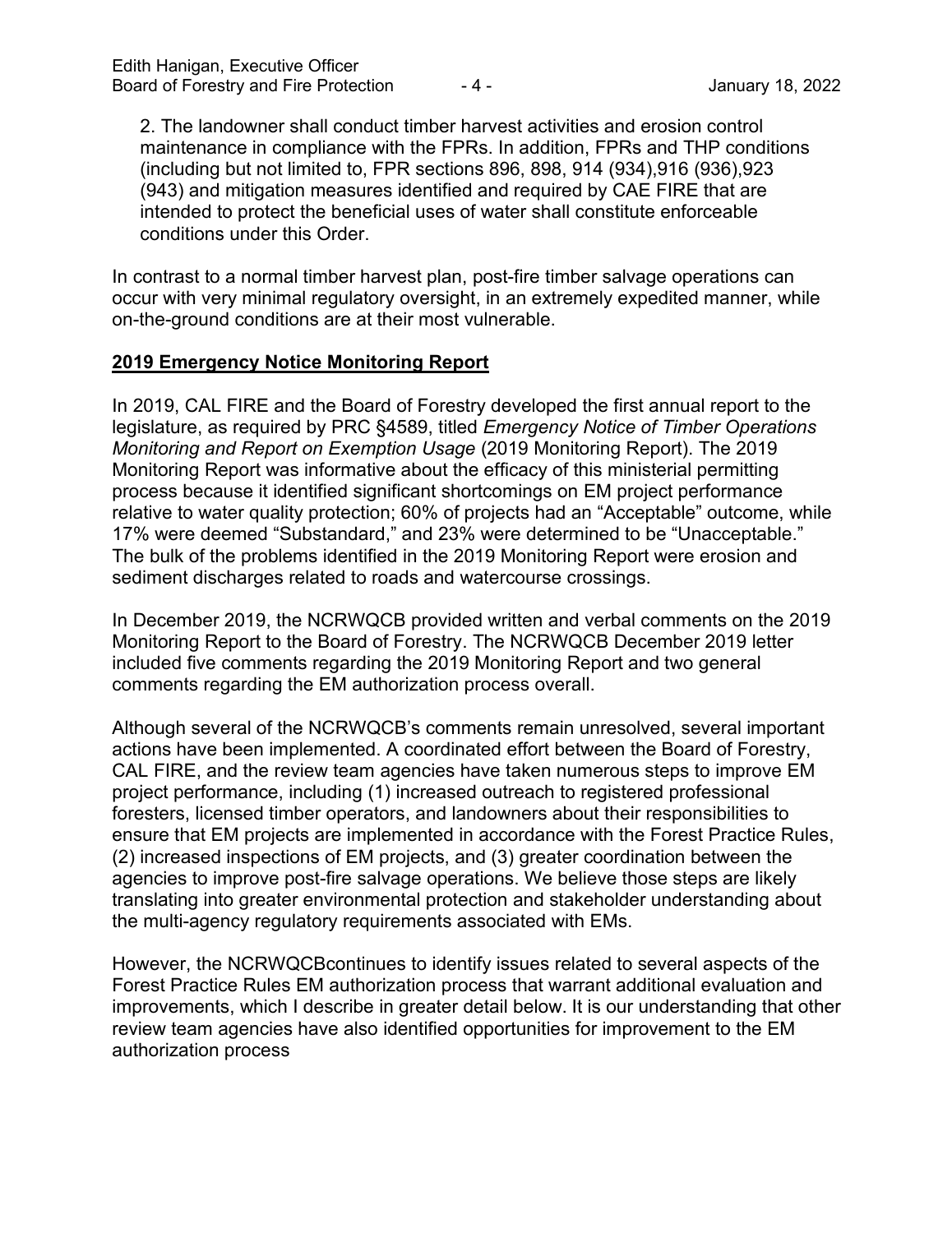#### **Operational Provisions**

Forest Practice Rules §1052 – Emergency Notice, states the following: *(b)Timber Operations pursuant to an emergency notice shall comply with the Rules and regulations of the Board. A person conducting Timber Operations under and Emergency Notice shall comply with all operational provisions of the Forest Practice Act and District Forest Practice Rules applicable to "Timber Harvest Plan", "THP", and "plan".*

Although the language in Forest Practice Rules §1052 appears to include all the same provisions that apply to a routine timber harvest plan, there are many different interpretations regarding which provisions apply, which do not, and which are considered "feasible" to implement. Other operational provisions required of a timber harvest plan, such as the identification of significant existing and potential erosion sites per FPR §923.1(e) could require certain activities that may fall outside of the nondiscretionary arena of the expedited EM authorization process. As such, it remains unclear which "operational provisions" of the FPRs specifically apply to EMs, as these have not yet been defined.

The lack of clear definitions of which operational provisions apply leaves CAL FIRE, the review team agencies, RPFs, and licensed timber operators in an ambiguous, and at times disagreeable regulatory arena. Further, the lack of clarity significantly increases the risks for individual landowners and the environment.

We believe that clarification on which FPR operational provisions apply to EM projects would greatly improve regulatory oversight, project implementation, environmental protection, and reduce landowner liabilities.

### **Comment 1: The Board of Forestry and/or CAL FIRE should develop and distribute guidance regarding all operational provisions of the Forest Practice Rules that apply to Emergency Notices.**

### **Road and Watercourse Construction/Reconstruction**

Roads and watercourse crossings can be one of the largest sources of pollution discharge, and therefore they are highly scrutinized and reviewed during normal timber harvest plan activities. The BOF and CAL FIRE 2019 Monitoring Report identified "improved oversight" of roads and watercourse crossings as one of the areas that has the greatest potential environmental lift as part of the EM process.

However, CAL FIRE management has recently clarified that post-fire timber salvage activities conducted through an authorized EM project are strictly "non-discretionary" (aka "ministerial") and that road and watercourse crossing construction/reconstruction activities fall outside the realm of the EM authorization.

Forest Practice Rules §916.9(t)(4) – Emergency Notices, states that "no timber operations can occur within a watercourse and lake protection zone, equipment limitation zone, or equipment exclusion zone except for construction or reconstruction of 'approved' watercourse crossings."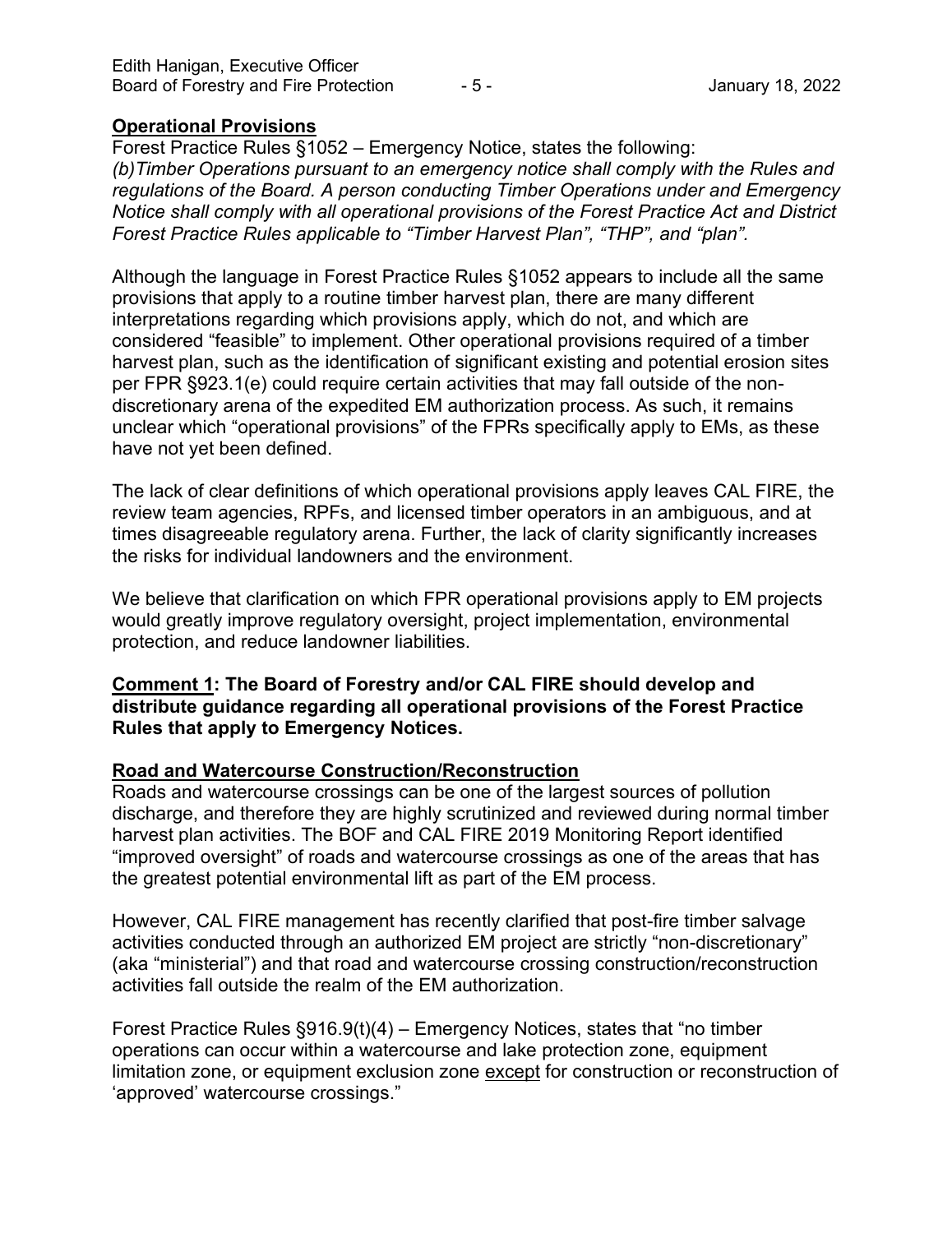The "approval" of these watercourse crossings suggests a discretionary review/approval process exists to ensure that an EM is conforming with some regulatory requirements. In general, the Forest Practice Rules infer, and CAL FIRE inspectors concur, that the approval of watercourse crossing construction or reconstruction activities is delegated to the California Department of Fish and Wildlife (CDFW).

It should be noted that under Section 13260 of the California Water Code, and the State Water Resources Control Board's Nonpoint Source Implementation and Enforcement Policy, the discharges of waste (e.g., sediment) to a water of the state requires authorization from the State or Regional Water Board through waste discharge requirements. As such, road or watercourse crossing construction or reconstruction activities necessary to conduct a CAL FIRE authorized EM project are not automatically "approved" as part of a regional water board permit.

### **Comment 2: The Board of Forestry and CAL FIRE should define what the "approval" process is for watercourse crossings that must be constructed or reconstructed to support an Emergency Notice.**

**Comment 3: The Board of Forestry should clarify whether CAL FIRE is expected to enforce conformance with Forest Practice Rules §916.9(t)(4), by ensuring that all watercourse crossing construction and reconstruction activities are indeed "approved".**

## **Conclusion**

The NCRWQCB supports the Emergency Notice process as an efficient tool for landowners in areas affected by wildfires wishing to restore forest conditions and salvage value from their burned timber stands. However, due to the increased occurrence of catastrophic wildfires and the continued trend towards increased acreage of EMs being utilized on our state's forestlands, updates to the existing rules are warranted and necessary to ensure adequate environmental protection.

We recognize the work the Board has done over the past nearly 50 years in collaboration with responsible agencies and members of the public to evaluate the efficacy of the FPRs and to revise FPRs when warranted to improve environmental protections. As a whole this work has resulted in the FPRs providing one of the most comprehensive and effective package of rules for environmental protection from timber operations in the country. In this letter we are making the case that additional work is warranted so that landowners whose timberlands have been affected by wildfires have the tools available to salvage value from their burned timber while still providing clear and adequate rules for environmental protection. The lack of the robust review process as is built into the THP planning and approval process makes it essential that all necessary protective measures are included in the rules and clearly defined so as to ensure environmental protection to the greatest extent possible. To reiterate my recommendations from above: